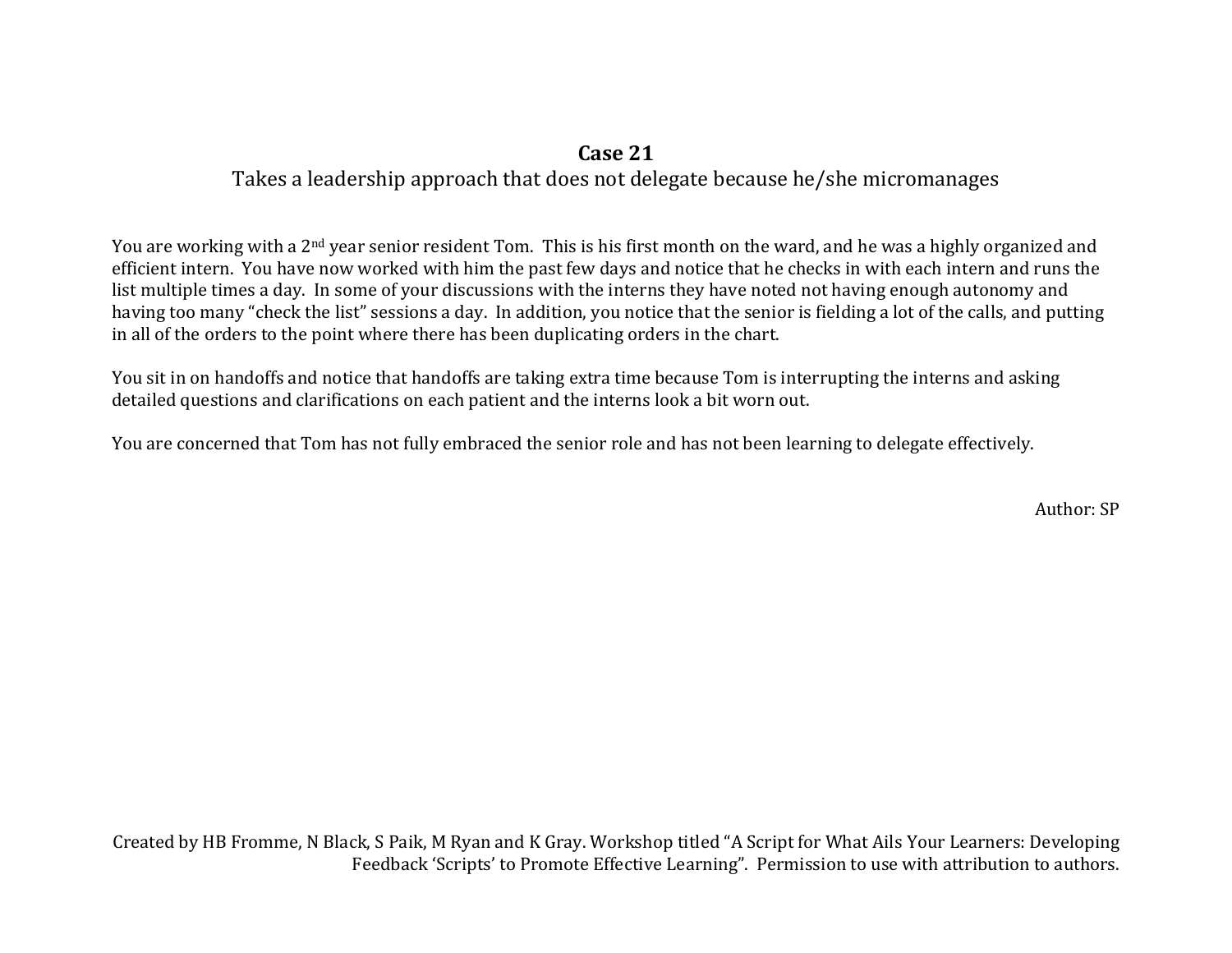## **Feedback Scripts**

Case 21 – Takes a leadership approach that does not delegate due to micromanaging

| <b>Step 1: Action</b><br>Identify the Trigger Behavior<br>Describe specific examples                                  | -Checking in with the interns multiple times a day<br>-Taking over and doing interns work<br>-Handoff efficiency due to needing all of the details from interns                                                                                                                                                                                                                                                                                                                                                                  |
|-----------------------------------------------------------------------------------------------------------------------|----------------------------------------------------------------------------------------------------------------------------------------------------------------------------------------------------------------------------------------------------------------------------------------------------------------------------------------------------------------------------------------------------------------------------------------------------------------------------------------------------------------------------------|
| <b>Step 2: Subcompetency</b><br>Identify Milestone-based correlation<br>Correlate behavior to<br>milestone/EPA anchor | PROF4 - Self-awareness of one's own knowledge, skill, and emotional limitations that<br>leads to appropriate help-seeking behaviors - Level 2<br>PROF6 - The capacity to accept that ambiguity is part of clinical medicine and to<br>recognize the need for and to utilize appropriate resources in dealing with uncertainty<br>- Level 2<br>ICS2 - Demonstrate the insight and understanding into emotion and human response<br>to emotion that allows one to appropriately develop and manage human interactions -<br>Level 2 |
| Step 3: Evidence<br>Target High Yield Feedback Points<br>Real issue behind behavior<br>Identify impact of behaviors   | Very detail oriented that leads to micromanagement of interns and at times doing the<br>work for them<br>-leadership development<br>-Anxiety in not getting things done<br>-different skillsets of interns<br>Impact:<br>-interns loses autonomy<br>-interns can feel not as competent<br>-duplication of work which can lead to patient safety issues                                                                                                                                                                           |

Created by HB Fromme, N Black, S Paik, M Ryan and K Gray. Workshop titled "A Script for What Ails Your Learners: Developing Feedback 'Scripts' to Promote Effective Learning". Permission to use with attribution to authors.